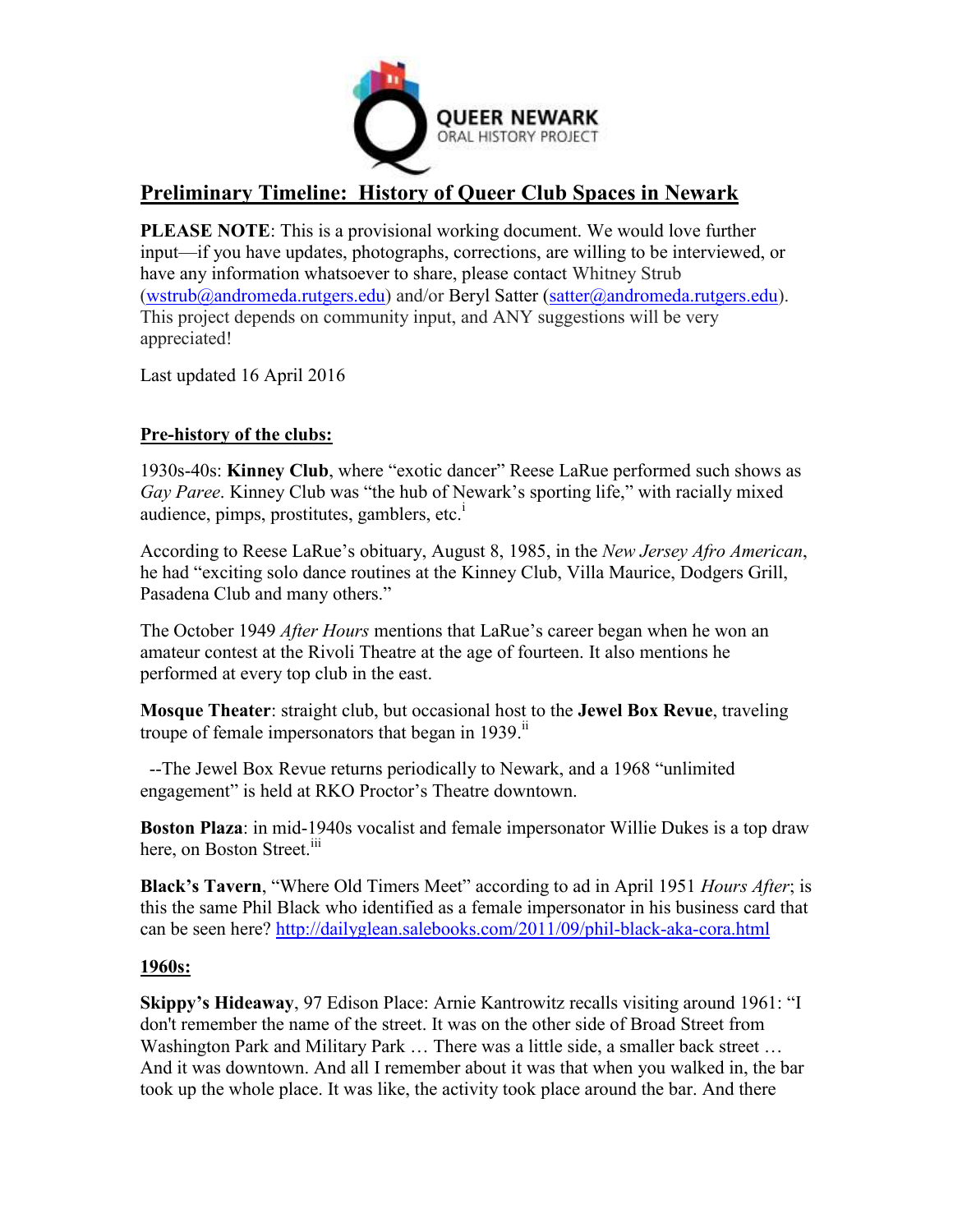wasn't much activity that I was seeing, it was mostly people sitting there having a drink. It was pretty quiet. Newark not being a noted gay center. There was plenty of activity going on in Newark, but you know people were just hiding out even from each other."iv

 --appears to have changed name to **Gemini Lounge***,* as listed in 1968 Damron Guide; disappears from 1971 guide.

**Four Leaf Deli and Bar**: writes Archbishop Carl Bean, Prelate-Unity Fellowship Church Movement and singer of the 1977 disco hit "I Was Born This Way": "My history in Newark as an Alex Bradford Singer and openly gay man is: Alex hung out in neighborhood bars and therefore so did we. There was a very comfortable mixing of gay and straight Jersey folk. The Four Leaf Deli and Bar, a small bar just off the 100 block of South 8th St., also on Central Ave. Off 8th!!!!! Often the Key Club to hear Jazz, Jimmy Scott, Sarah Vaughan etc. As I remember there was a few rather small Black Gay Bars pre-disco but I don't recall their names."

**Jackson's Lounge** on Howard Street: "may be the largest gathering place for lesbians" and homosexuals in any city of Newark's size … Every time its doors opened, music and laughter spilled out," writes journalist Ron Porambo in 1971, who goes on, in homophobic language: "A bulldagger... and a fag began yelling at one another in front of the bar. They began fighting faggot-style, running up and down the sidewalk and around the parked cars … while the crowd of lesbians and homosexuals in blond wigs shouted encouragement to the fighters<sup>"v</sup>

This was perhaps the inspiration for Newark novelist Nathan Heard's **"M&M Bar"** in thinly-fictionalized Third Ward novel *Howard Street* (1968), with descriptions of dangerous "stud-broads" and "fags." Deeply problematic, Heard is nonetheless vivid in depiction of the tangible qualities of the bar, which he wrote as loud, smelly, and overlit, but also a place of sanctuary for such groups as "five male couples … queens with their 'husbands<sup>"</sup>"

**Waldorf Cafeteria**: downtown hub for white gays in early 60s, seen in Dan Russo's memoir *Downtown*, which sees Newark as a "thriving, cosmopolitan city," with constant police harassment--"a band of SS officers." Russo describes "Miss Coppertone, the older server at the Waldorf," who "always dyed his hair red and spoke with a lisp."vii

**Symphony Hall**: not a club, but site of *Disc-o-Teen* dance-party TV show on Channel 47. According to regular dancer Peter Savastano, "while not explicitly queer, it was implicitly so," and "out of that show came a few famous queer club dance DJs, probably the most famous of them being Richard Kaczor who was also a regular dancer on the show."

**Promenade Bar***,* 237 Park Ave.: listed in 1965 Damron Guide, otherwise very little yet known.

**Murphy's Tavern** at 135 Mulberry Street joined with bars in New Brunswick and Atlantic City to challenge antigay discriminatory policy toward bars. Changes address to 59 Edison Place between 1968 and 1970 Damron guides.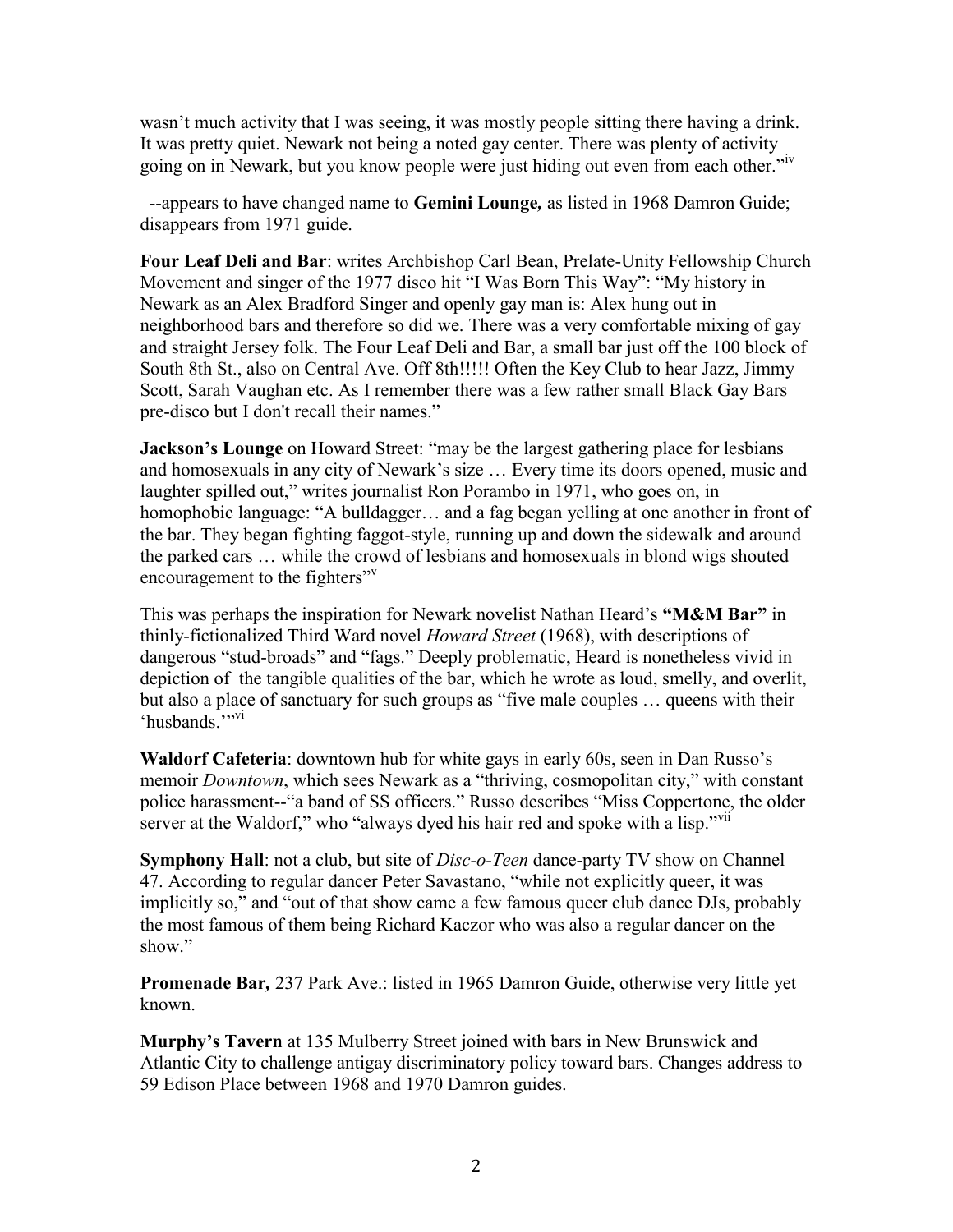--1967: New Jersey State Supreme Court delivered a sweeping victory for the gay bars, unanimously ruling that "well-behaved homosexuals cannot be forbidden to patronize taverns<sup>"</sup>

--"only gay bar in Newark," says John Francis Hunter in 1972<sup>ix</sup>

**Club 18**: correspondent Sue reports by email, "My grandparents owned it in late 60's and early 70's. I'd have to do some searching to get exact dates. It was one of the first gay taverns.

It was on the corner of 18th Ave and 12th Street. They had been robbed multiple times and one year their dog Murphy was killed during the robbery. He was the guard dog there.

I grew up a few years sitting at the bar, drinking Shirley Temples and eating pork rinds.

My grandma would tell me not to bother the men playing pool. I found out after her passing the true history. I have very fond memories there as a little girl.

It was a brick building with the enter emcee on the corner.

If they renamed streets since then - it resembles the George and I Tavern on Ferry now!!"

Peter Savastano also reports a **moving drag ball** that took place across downtown Newark in the late 1960s; more sources on this would be very useful.

# **1970s:**

**Al Murphy** is a crucial figure. See Gary Jardim, *Blue: Life, Art and Style in Newark*, 149-152, for his biography.

Murphy was obsessed with Emily Miles, "the grand dame of black style in Newark," "a dark and beautiful model from old Newark" known for her fashion shows, featuring the "Jewel Box Revue, a Las Vegas stage-show like collection of dancers, comedians, and flamboyant female impersonators" (thus bringing things full circle in some sense; see above, Mosque Theatre). $^x$ 

Al Murphy gives fashion shows around Newark, including an annual Mother's Day show that "were a perennial favorite among women in Newark." These shows were highly extravagant, "a kind of grand theater." Murphy brings in "chic high fashion models" including "Beverly Johnson, the first black woman to grace the cover of Vogue"; also "top New York models" like "Iman and Pat Cleveland." These were combined with "funky choreographed dance-theater pieces choreographed by Darryl (Rochester), who was an Alvin Ailey dancer." "It was art."<sup>XI</sup>

**Darryl Rochester** graduates Weequahic High in 1971; sees Al Murphy as an "inspiring example of how to be gay *and* free." Al shows Darryl around the gay clubs in NYC. They hang out at "pre-disco lofts such as David Mancuso's the Loft, Reade Street, and Richard Long's  $\text{loft}$ ....<sup>xii</sup>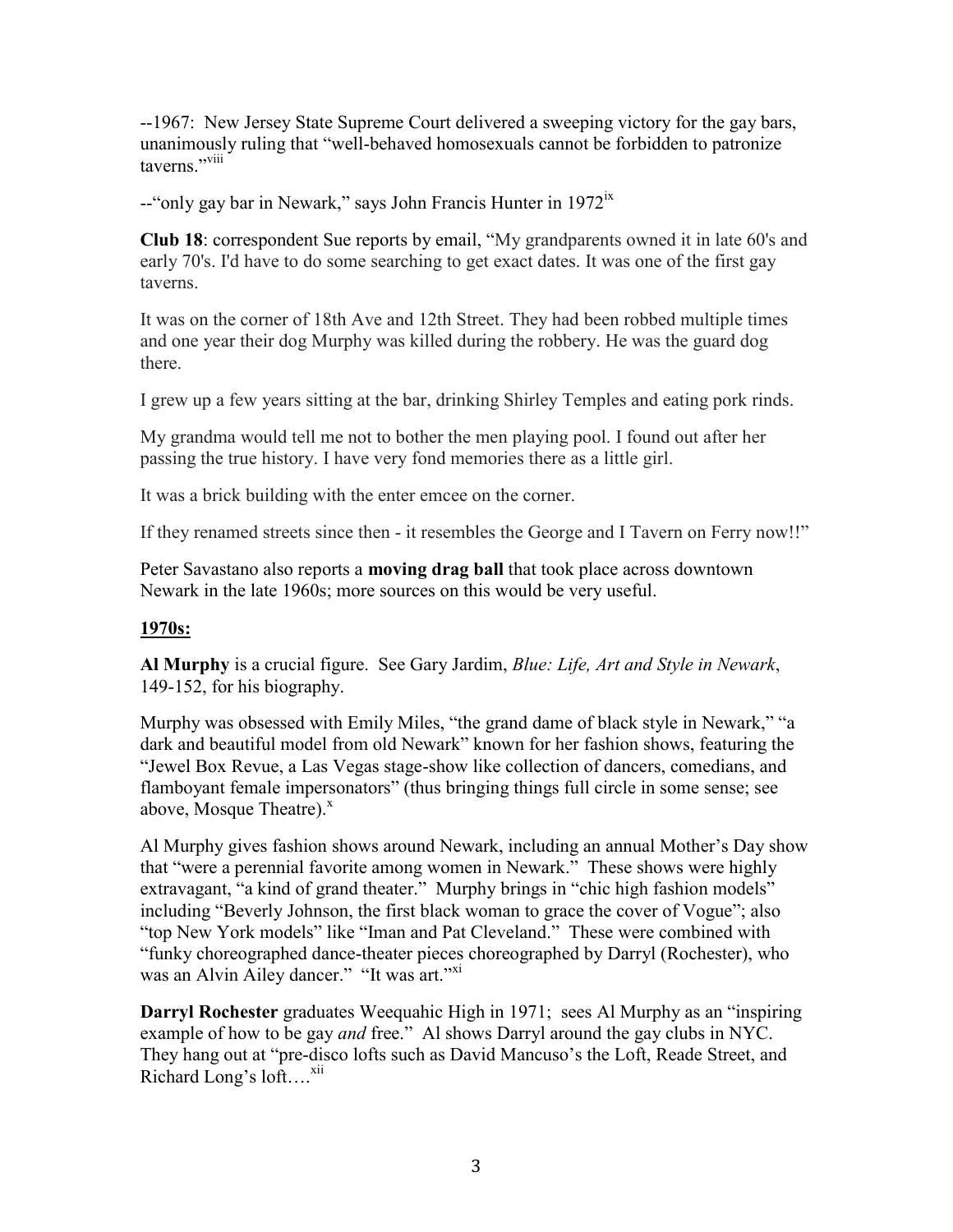Rochester and Murphy are friends with Larry Patterson/ Paterson. Patterson was lovers with model Marvin Davis, and lived at 19 Lyons Ave in Newark, an area in Weequanic known as "**homo heights**." Patterson hosts a party scene there in early 1970s – around 1972. Marvin has the grass, Larry does the music. Marvin was "Dionne's cousin" (Dionne Warwick, I assume).<sup>xiii</sup>

Al Murphy also has elaborate house parties, held at his mother's house on Bayview Avenue. Installs mirrored balls, very elaborate decoration. All predating Le Joc. $\frac{\text{XIV}}{\text{XIV}}$ 

**Club North Baths**, 49 Broadway: "daily 24 hrs. free buffet Fri. 8-10 P.M., steam & sauna, two dorms<sup>"xv</sup> First appears in 1970 Damron Guide, regularly advertised in erotic men's magazine *Stallion* in late 1970s, part of national Club Baths chain.

**The Other World**, 390 N. 5<sup>th</sup> Street, Newark: ad in *Hold Hands* (Gay Activist Alliance) of New Jersey newsletter), March 1975, claims "gayest gay bar" in NJ; two floors of "live disco music by Ronnie"; light show; waterbed. Ad lists "Michael and Jerry {Dee}" as presenters, also names Sammy, Mac, and Ray Marone<sup>xvi</sup>

**Le Joc (or Le Jock**), 36 Halsey Street, Newark.

Established in June of 1974, closes sometime in 1976.<sup>xvii</sup>

-Created by Albert Murphy, a regular at "The Loft" in NY, who hangs out with David Mancuso (creator of Loft, Paradise Garage, hugely influential on club scene nationally), and also hangs out with Mancuso's friend Larry Paterson, a DJ.<sup>xviii</sup>

-Murphy's Le Joc predates the Garage by 2 years. $x$ ix

-"…Al didn't invent the ecstatic, all-out, all-night party approach, the fruit-bar and non-alcoholic format, the concept of the club as sanctuary, or the vision of the club as a theatrical environment for the expression of free black subjectivity – all of that can be *traced back to the early-70s private gay clubs*, but he was part of that original crowd, and it was his genius to imagine and execute the club as a house of style, indeed, as a sanctified house party, which is what he pulled off at Le Joc."XX

-decorated with a 25-feet high drawing of a drag queen with blue rhinestone eyes – drawn and created by "Maning, a Filipino gentleman"  $\overline{x}$ <sup>xxi</sup>

-was "very low budget" but beautiful.<sup>xxii</sup>

-Jamie McDonald, a designer from Newark, drew the membership card for Le Joc. It had "two drag queens on it." McDonald's "simple and elegant designs would gain him fame in Manhattan in the mid-'70s." xxiii

-Ace Mungin describes innovative music at Le Joc. $\frac{xxiv}{ }$ 

-Frequented by "famous model Billie Blair, or Pat Cleveland, Beverly Johnson, Stephen Burrows, Willi Smith."<sup>XXV</sup> "Everyone wore high-fashion type of clothes. ... It was like fashion, but fashion that I had never seen before. … It was a hip, black, gay style." xxvi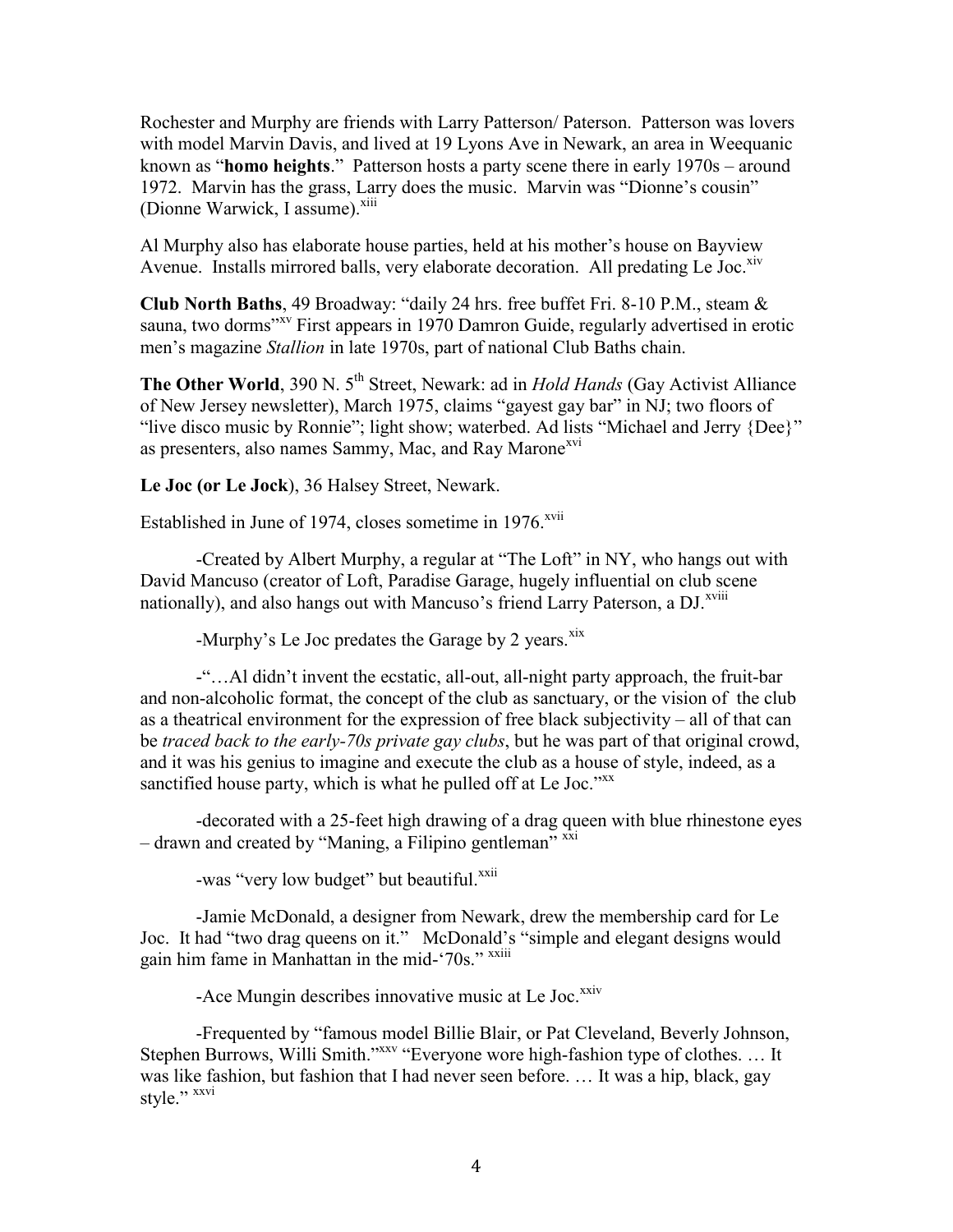-Some of these models were from Newark. See film "Versaille '73," about some of the above models' role in the famous fashion show-down in Versaille between French and U.S. designers (the Americans won). (Source: personal correspondence with Gary Jardim.)

-Stephen Burrows, who is from Newark, was one of premier fashion designers of the disco era. His work was recently the subject of a show at the Museum of the City of New York. See [http://www.mcny.org/content/stephen-burrows-when-fashion-danced.](http://www.mcny.org/content/stephen-burrows-when-fashion-danced) He is still alive and may have photos of Le Joc, the models, and more. (Source: letter from Jardim.)

-People "at center of the club were Tommy Garrett (an international high-fashion model, and, with Darryl Rochester, part of Weequahic High School class of 1971), Yvonne Garrett, Paul Wilson, Arthur Howard, Ray Parker, Darryl Rochester, Barry Hunter, Larry Patterson/ Paterson …Cybil Moore, Ericka Harris, the Vaughn sisters...."xxvii After Murphy and Patterson leave, Butchie Nieves and Hippie Torrales run it for a few months.<sup>xxviii</sup>

-It was mixed, men and women, gay and straight. At around 3:00 a.m., it would become all gay. "You know, 'Let's send the straights home."<sup>xxxix</sup>

Downfall of the club: when they started having all male night, and all-female night; also more harassment from police. The club closed, and then opened briefly on Market Street, across from Bambergers. Then it closed for good. Murphy went back to doing fashion shows. Larry Patterson moved to NYC.<sup>xxx</sup>

# **Doll House, on corner of William Street and Halsey, "on top of Sparky J's."xxxi**

-Opened by Bobby White, "one of the top female impersonators" in Newark area. He's deceased. Ace Mungin (b. 1956) starts working for White as a DJ.

-White's partner was Dorian Paris. White and Paris would "rent out a big hall and have these big outlandish balls. They'd rent out the Mason's Hall on Bergen Street or Tyrees (the Irvington Manor), or the Coronet, and they would pack 'em in." White wore amazing costumes – "like a star has just walked through the room. Lavish gowns with sequins." Mungin tries to capture this feeling in his music.<sup>xxxii</sup>

-"Everybody that went to the Garage or any place …of that type…came to the Doll House."xxxiii

Photo of Bobby White and his friends Jake, Rich Gordon, Carol Jones and Dorian Paris, can be found in Jardim, p. 117.

**La Casa De Don Pedro:** "a community building for teenagers to hangout and be off the streets. We started a Disco party there that took off and did for some time."*xxxiv* 

#### **Docks: 776 Broad Street (on Broad Street, near Market)**

-Opens 1976. "Initially it was 99 percent black and 70 percent gay, although eventually it went 50 percent gay. Docks was very influential," says Hippie Torrales.<sup>xxxv</sup>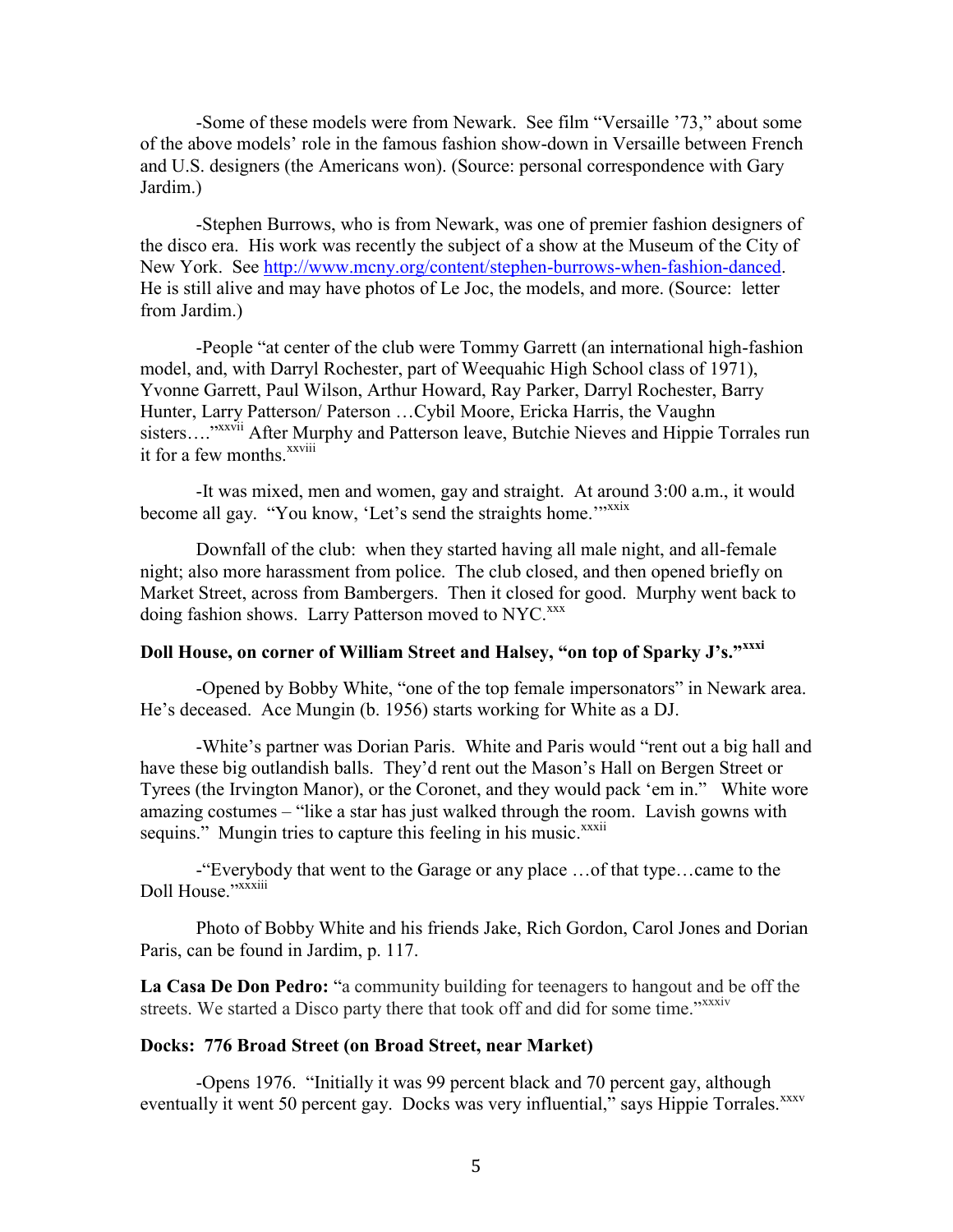-Ace Mungrin says "It was Butchy's." (Not sure if Butchy's and Docks is the same thing.) $^{xxxxvi}$ 

-Al Murphy starts promoting Docks after Le Joc closes. Food, great music, and "every night he had a certain type of people there."<sup>xxxxvii</sup>

-Hippie Torrales plays there; very creative, very mixed music, lots of European imports. <sup>xxxviii</sup>

-Docks is "actually the mini-Garage of New Jersey." It holds about 375 people.<sup>xxxix</sup>

-"It ran for a while as a sort of Cotton Club In Harlem where the clientele was mostly white. Then after a year we started a gay night on Wednesday with Al Murphy being the promoter. It took off and I was the D<sub>I</sub> and the club lasted for 10 years. While there I started working at Abe's Disco (the forerunner to Zanzibar) during the week."— Hippie Torrales.<sup>xl</sup>

**Club Zanzibar: Aug. 1979-1993**? (By early 1990s, Al Murphy's deceased, Shelton Hayes no longer works there, nor does Tony Humphries; it's become "one more crude teeny-bopper club."<sup>xli</sup>

Opened by Miles Berger and his brother, at Newark's Lincoln Motel (formerly the Holiday Inn). Original disco there was called "Abes" (as in Lincoln); opened late 1970s, but not as popular as Docks. $x$ lii

Miles Berger looked at Studio 54 and New York, New York, "but neither of them were predominantly black." He hears about the Garage in NYC. Sees that it's black and can work in Newark. Torrales recalls Berger saying: "I've seen the best club ever! I've seen the most beautiful black men kissing!" Wants to recreate it in Newark.<sup>xliii</sup>

Berger commissions Richard Long to install the sound system. Long had also created sound system for Paradise Garage. Hires Hippie Torrales and Gerald T to DJ. Open "at the end of August 1979." 1,500 attend the opening. Torrales's music is mix of disco, rock and reggae. The Bergers make \$15,000 in profits per week. It becomes most popular club in Newark. "Our crowd was much straighter and we weren't as sophisticated as Manhattan, but basically we were the New Jersey version of the Paradise Garage."xliv

"I was the Dj opening night and played for the first year and a half. When Zanzibar first opened it was mixed crowd with the majority straight. After 3 months Al Murphy was brought in to work the door eventually becoming manager of Zanzibar. We talked about starting a Wednesday gay night and the opening jock for the night was Larry Levan. He playedWednesday's for a few weeks. That was the only other club in the metropolitan area Larry was allowed to Dj in."xlv

Shelton Hayes' version: Cathy Scott introduced Miles to Albert Murphy, then working in a clothing store, "Heaven On Earth," on Broad Street. "Anything he touched would became successful" (including an Army-Navy store called Bun-Al's on Market Street.)<sup>xlvi</sup>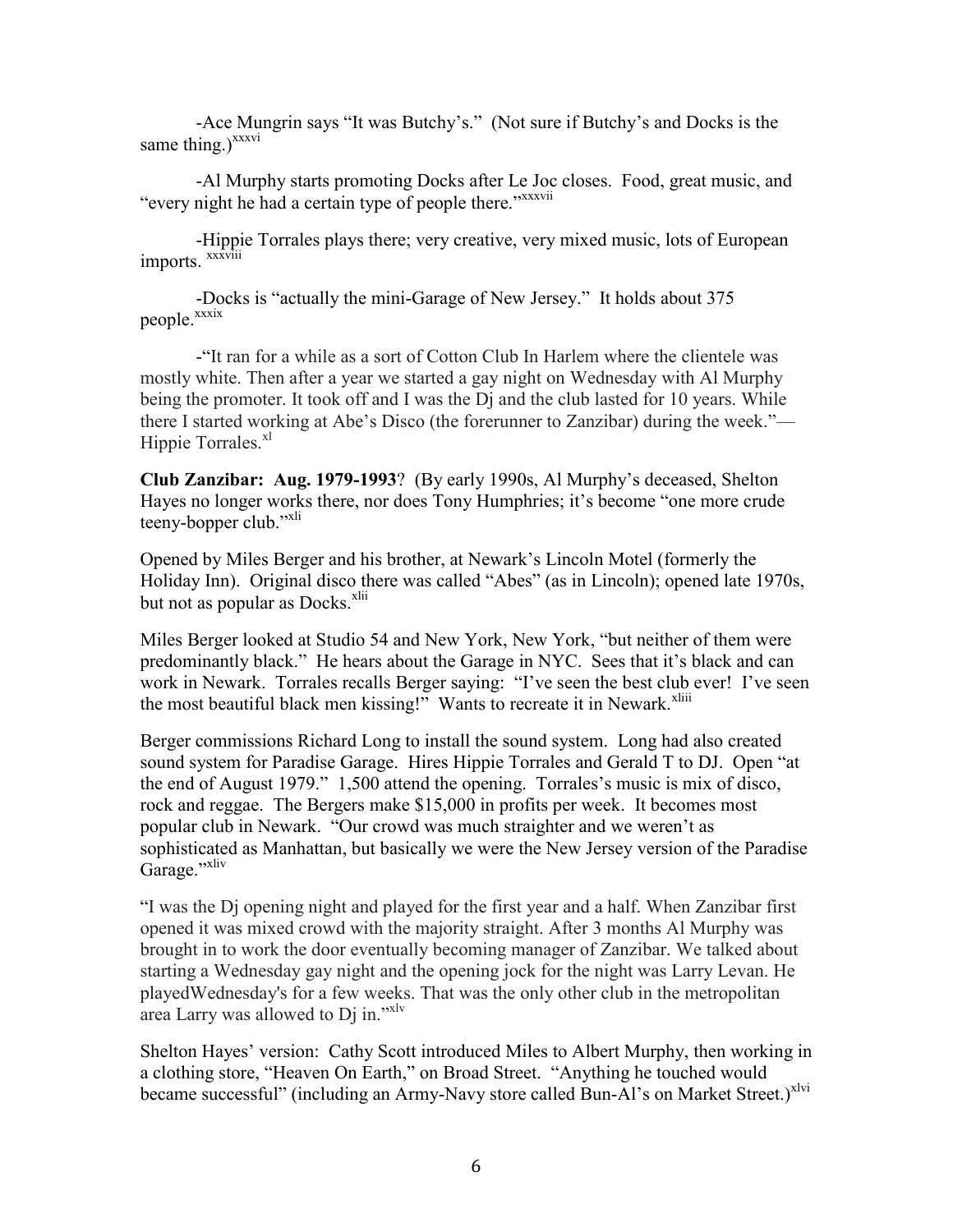Shelton Hayes was modeling in California. He stopped in to visit Al Murphy in Newark. Murphy grabbed him and introduced him to Susan Berger, Miles' wife, saying "This is the guy who can control your door." Miles hired him immediately. xlvii

Miles had the budget, Murphy had the ideas. Result: wild themes, elaborate ideas, such as bringing in elephants, black panthers, etc.<sup>xlviii</sup>

DJs at Zanzibar: Larry Levan (very active in NYC as well), David Morales, Francois Kevorkian, Tee Scott, Tony Humphries.<sup>xlix</sup>

Description of Levan's artistry is in Jardim, 122-123.

Tony Humphries is key to transforming Zanzibar from disco roots to "deep house" music. He 's Zanzibar's "regular jock" starting in 1984.

It's "predominantly straight," but it's where gay and straight are partying together.<sup>li</sup>

June Dowell-Burton recalls meeting her first girlfriend at Zanzibar, in the early 1990s: "then I met my first girlfriend actually at Club Zanzibar bar and it was during that crazy time period and that was just when—that was Pandora's Box right there and it was done. She was dancing to "Was That All That Was" by Jean Carnes. And I'll never forget like she was up—she was just dancing with herself in the mirror and the room was like smoky blue and it seemed like we were only two people in the entire space but I knew there had to be more people there but that's how I remember it. She turned around and that was the end of that.<sup>fii</sup>

**Showcase**: on Branford Place (late 1970s?): "Acid Queen John was the DJ. During the day it was a modeling school."<sup>liii</sup>

**177 Club** (at Clinton Avenue and High Street) described as a venue "which caters to homosexuals" at 1975 murder trial of eighteen year old LaMar Watson, who stabbed Seton Hall University law professor William Aldridge Jr. in his home, after "31-year-old bachelor" Aldridge "had refused to pay him for performing homosexual acts with him." Aldridge had previously paid Watson \$25-\$35 for such acts. They had met at 177 Club ten months earlier.

Nathaniel Hopkins, owner of 177 Club, confirmed police description as "a bar frequented by homosexuals." Aldridge was a regular, while Watson a "hustler," who "sometimes preyed on homosexuals." Hopkins once ordered him out after Watson had "beaten a patron in the men's room."

Watson was convicted of first-degree murder, sentenced to life in prison.<sup>liv</sup>

# **1980s:**

**S.R.O.***,* 199 Halsey, run by "Nelson & Scottie." 1981 flyer notes appreciation awards given to Donny Harper, Marc Sadane, Storm ("=O'Rage").<sup>1v</sup>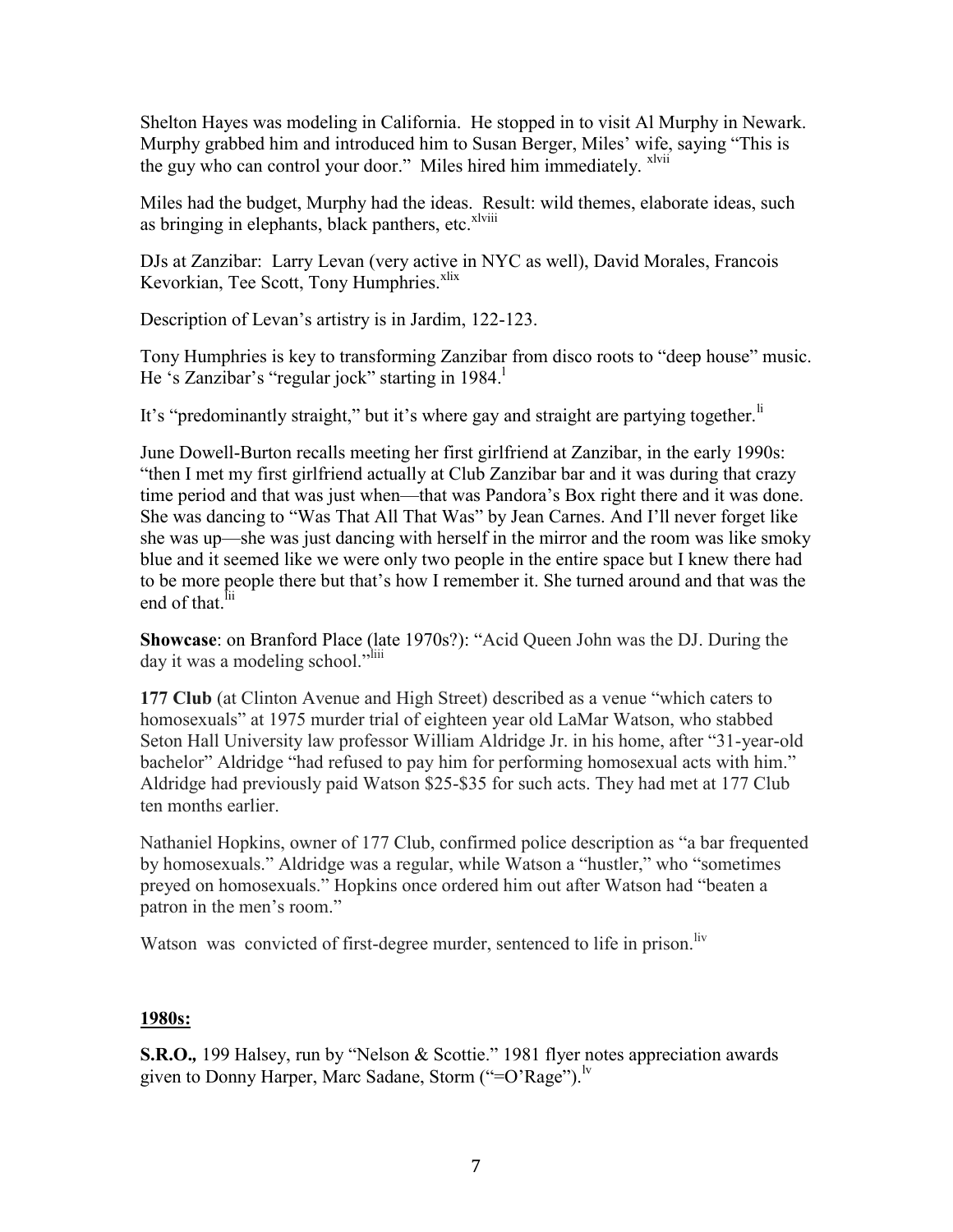--DJ Fleming recalls by email that SRO lasted "a couple of years." Adds: "What can I say? It was up the street form Murphy's (on Edison) where many (not all) people could "warm-up", a bit on the "dangerous" side of Broad Street for so late into the night at that time, but not really, Dooman/bouncer, (slight screening) might have been a minimal cover. Small, so it was SRO, dance floor was packed and it was about serious dancing to popular club music of the time…Local mostly Newark/Essex crowd, mostly though not exclusively Black, and surprisingly, about half men/half woman, most gay. Think it only operated for 2/3 years max, as as guestimated, early '80s."

**Cactus Club**, 170 Fleming Ave, in Ironbound: opened by Dan Russo in 1983, "a go-go bar for gays to see hot young male bodies dancing." He writes, "When I opened the Cactus Club in 1983, all the other bars were using plastic cups and calling them safety glasses, but the real reason was to prevent the spread of AIDS. I refused to do that and served drinks in regular glassware."<sup>Ivi</sup>

First Choice, 533 Ferry Street.<sup>Ivii</sup> June Dowell-Burton recalls: "First Choice on the other hand for the girls, that's when I saw the girl strippers for the first time. But again it was small like a little small space probably like double size of this office."<sup>Iviii</sup>

**The Blue Swan**? We need more information on this club.

### **Ballrooms:**

The ballroom scene provided crucial emotional sustenance, community, and support during the 1980s and 90s. Anthropologist Karen McCarthy Brown, who studied the Houses of Newark during the 1990s, described voguing as a form of ritualized, "performative anger," as when thirty-year-old Angel Vizcaya unleashed several white doves from a skirt while walking a runway in 1998 -- a powerful performance delivered a week after his brother had died from AIDS-related complications. She also noted that in the ballroom scene, Latinos (the fastest growing local demographic) "count as blacks."lix

Listed by Brown:

**House of Vizcaya***,* Angel Vizcaya, Mother

**House of Jordan***,* Bernie Jourdan, Mother

**House of Infinity**: Karen McCarthy Brown describes Nicole, from House of Infinity, disqualified from 1997 Fire Ball "because she is a postoperative transsexual" (214)

**House of Genesis:** Armand, Father

**Fire Ball:** Est. James Credle, 1992, Robert Treat Hotel

# **The Contemporary Scene**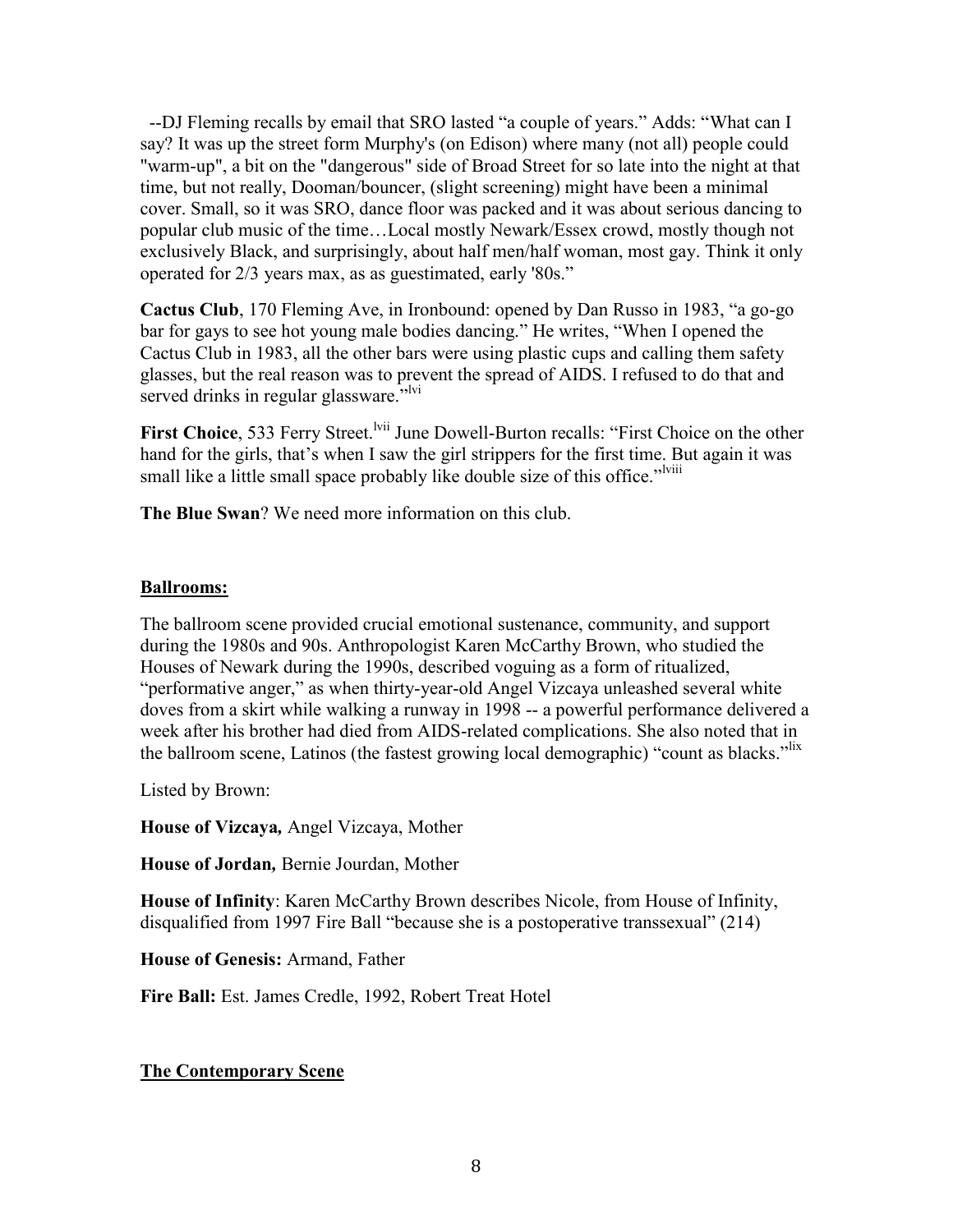**The Globe***,* south of downtown off Broad Street, was the most active LGBT/Q-oriented club space in the early  $21<sup>st</sup>$  century. Venice Brown recalls that Omar Legacy ran parties every Friday, and "we partied, hard, every weekend, just a bunch of lesbians and gay men<sup>'</sup>

--video of the Globe from the late 90s/early 2000s can be seen here: <https://youtu.be/ktNwygHPkFw>

**Café Euphoria** on Academy Street: Eve hosts parties here and elsewhere; Shemain and Andrea host "the most amazing house parties in North Newark in the late 90s," recalls Tamara Fleming

--also Margarita, Tangee and Di and Peggy and Deb, all around late 90s—need more info here!

-**Ms. Theresa Productions** holds parties for women in and around Newark, 1990spresent.

-Dinean Robinson's **B.L.I.S.S. Entertainment** hosts parties for women in and around Newark, 2010s.

**The Armory**: Perris Straughter notes: "The Armory which was at Sussex Ave and Newark Street and was a gay-owned bar (the only one in Newark for a while after Murphy's closed) and the Armory closed in 2010 or 11. They had a dance floor and great music. They had an outdoor patio which although it was a little unimproved was a great place for conversation and laughter over cigarrettes and a drink. They had both guys and girls nights and one night was integrated/co-ed and it was packed with gay men and lesbians. It was the only place in recent years in Newark that had friday and saturday night parties. And the drinks were the best!" $\frac{1}{1}$ 

**The Men's Room:** Facebook advertisements declare "After the clubs and bars close, horny urban men and their admirers, come to drink, smoke & chill to 'hood' porn and bangin' music," every Saturday night, 1am-5am,.<sup>lxii</sup> A 2006 review on the *Underground Party Review* blog calls it "New Jersey's premier spot for low-key brothers."

# **The Music**

-disco evolves into club music. Newark's sound grows from "classic Philadelphia International and Salsoul records of the '70s. "lxiii"

-List of "Classics by Newark Artists," 1986-92, is in Jardim, p. 95

-"when New York went to rap, Jersey stayed with club. Because of Zanzibar." Larry Levan was the "the true innovator" of club music.  $\frac{div}{div}$ 

-Kevin Hedge, of Blaze: Club was strongly associated with gay culture. "…club music was so associated with gayness, being gay, that I think that somehow the older people dealin with radio…just couldn't deal with that." Hip hop grew because it didn't have the stigma of gayness.<sup>lxv</sup>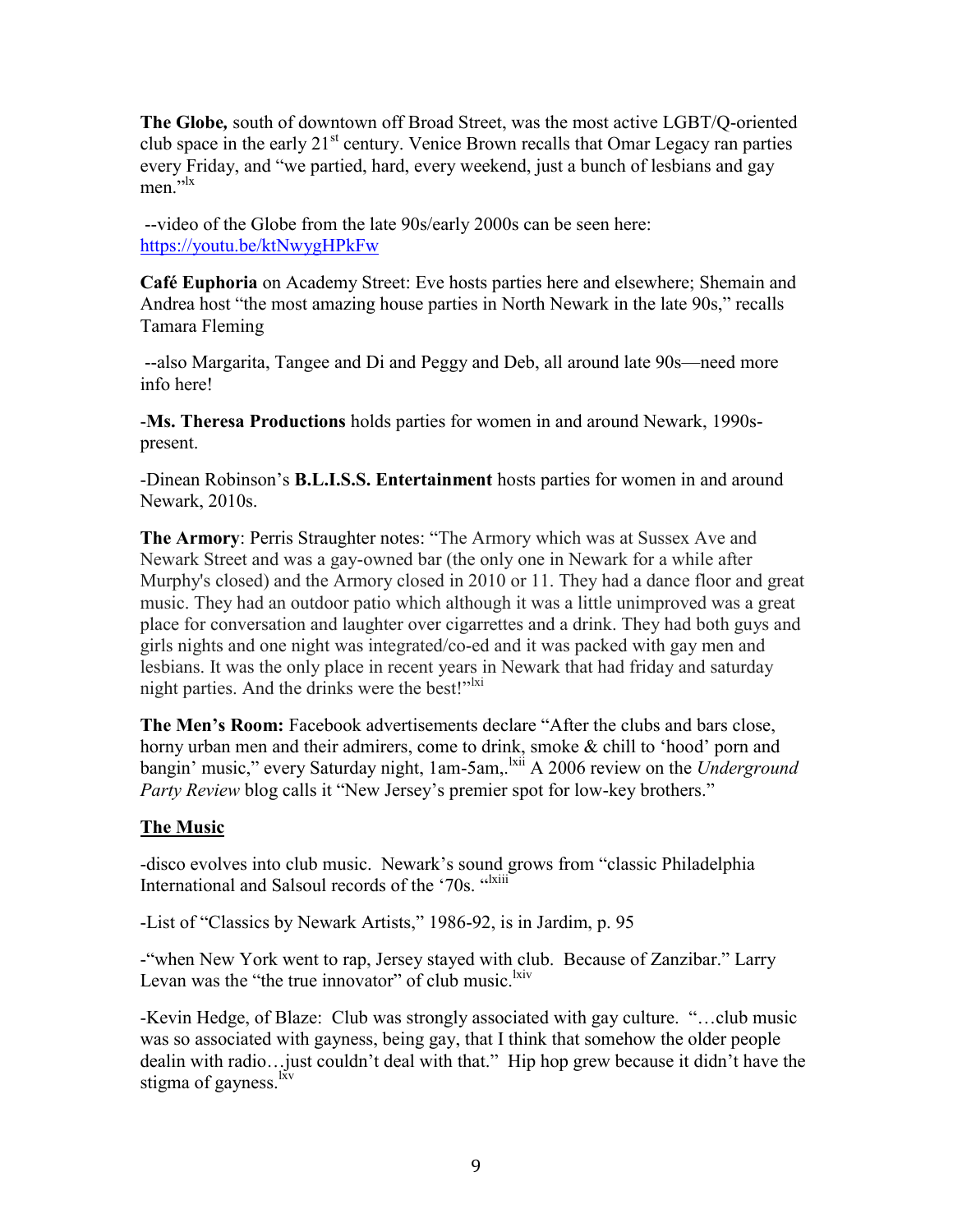Ace Mungin: "Club was definitely influenced by the gay black experience." Mungin soaked in music he heard at Le Joc's, Docks, and Zanzibar, which mixes imports, B-52s and Devo, Salsoul, Jocelyn Brown, more. Al Murphy is key, for music scene he creates at Le Joc and promotes at Zanzibar. It was music you could hear nowhere else. People would react, "jumping up and down, flipping over and whatnot. … you're here for the music …first. … if you was gonna pick somebody up that night …that was secondary."<sup>lxvi</sup>

Mungin describes more details of specific sound of NJ Club.<sup>lxvii</sup>

Zanzibar starts playing rap records, early 1990s – "and ten minutes later you got somebody in there fighting."<sup>Ixviii</sup>

Kevin Hedge (b. 1966), founding member of Blaze, (or "Bla'ze"), "Newark club's greatest group."<sup>1xix</sup>

- -Describes sneaking into Zanzibar in 1979, when he's 13 years old. Then, sneaks into the Garage. Mesmerized by Larry Levan – watches him for hours. He sees that Garage has lots of gay people, "but it didn't scare me. 'Cause of the upbringing." (His relatives had gay friends.)<sup>lxx</sup>
- Describes how he evolved into a musician. $\frac{lxxi}{l}$  (Jardim 97-111)

ENDNOTES

 $\overline{\phantom{a}}$ <sup>i</sup> Barbara Kukla, *Swing City: Newark Nightlife, 1925-50* (Philadelphia: Temple University Press, 1991), 114, 204, 107

<sup>&</sup>lt;sup>ii</sup> See undated Jewel Box Revue Program, at Queer Music Heritage, <http://queermusicheritage.com/fem-jewl.html>

iii Kukla, *Swing City*, 120

<sup>&</sup>lt;sup>iv</sup> Arnie Kantrowitz, QNOHP interview, [http://queer.newark.rutgers.edu/interviews/arnie](http://queer.newark.rutgers.edu/interviews/arnie-kantrowitz)[kantrowitz](http://queer.newark.rutgers.edu/interviews/arnie-kantrowitz)

Ronald Porambo, *No Cause for Indictment: An Autopsy of Newark* (Hoboken: Melville House, 2007 {orig. 1971}), 10, 11

vi Nathan Heard, *Howard Street* (New York: Dial Press, 1968), 36, 22, 50. This passage and some others taken from Tim Stewart-Winter and Whit Strub, "Queer Newark" (2013), *OutHistory*,<http://outhistory.org/exhibits/show/queer-newark>

vii Dan Russo, *Downtown* (Bloomington, IN: iUniverse:, 2010), 3

viii "Three Taverns Challenge ABC Homosexual Rulings," *Asbury Park Sunday Press*, 27 August 1967. On the ABC case (*One Eleven Wines & Liquors, Inc. v. Division of* 

*Alcoholic Beverage Control*), see Bryant Simon, "New York Avenue: The Life and Death of Gay Spaces in Atlantic City, New Jersey, 1920-1990," *Journal of Urban History* 28.3 (2002): 310-11

ix John Francis Hunter, *The Gay Insider USA* (New York: Stonehill, 1972), 436

<sup>x</sup> Gary Jardim, ed., *Blue: Newark Culture/ Volume Two* (Orange, NJ: De Sousa Press, 1993), 150.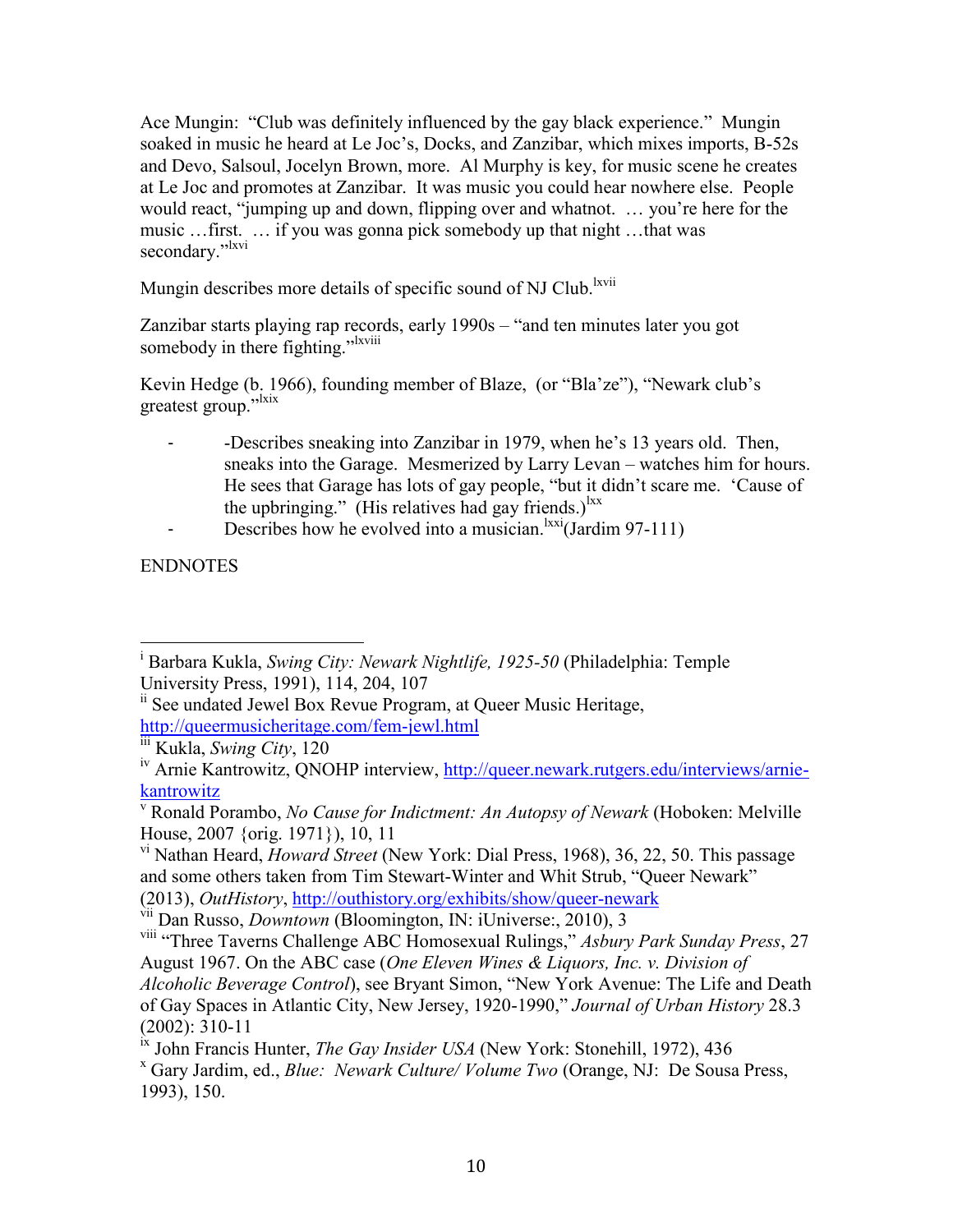<sup>xi</sup> Jardim, 148, gives more details. Also describes Murphy's mother, Virginia Murphy, on p. 149.

<sup>xii</sup> Jardim 150-151, see text for great description of pre-disco, gay-glitter-punk styles of the early 1970s.

xiii Jardim, 151.

 $\overline{\phantom{a}}$ 

 $xiv$  Jardim 151-152.

xv Hunter, *Gay Insider USA*, 436

xvi Other World ad, *Hold Hands* (Gay Activist Alliance of New Jersey newsletter), March 1975, 2

xvii Jardim, 94; also Tim Lawrence, *Love Saves the Day: A History of American Dance Music Culture, 1970-79* (Durham and London: Duke University Press, 2003), 415.

xviii Possibly spelled "Patterson." See Jardim, 122.

 $x$ <sup>xix</sup> Jardim 146

 $\frac{xx}{x}$  Jardim, 146.

xxi Shelton Hayes interview in Jardim, 128

xxii Hayes in Jardim, 133.

xxiii Hayes in Jardim, 129; Jardim, 151.

<sup>xxiv</sup> Ace Mungin interview in Jardim, 113.

xxv Hayes in Jardim, 129

xxvi Mungin in Jardim 113-114.

xxvii Hayes, in JardIm, 129; Jardim, 147, 151.

xxviii Hippie Torrales, email, 13 October 2014

xxix Mungin in Jardim, 114.

xxx Hayes in Jardim, 131-132.

xxxi Mungin, in Jardim, 115.

xxxii Mungin in Jardim 115.

xxxiii Mungin in Jardim, 119.

xxxiv Hippie Torrales, email, 13 October 2014

xxxv Lawrence, 415.

xxxvi Mungin in Jardim, 114.

 $\overline{\text{xxxvii}}$  Mungin in Jardim, 114-115.

xxxviii Mungin in Jardim, 115.

xxxix Dave Slade interview in Jardim, 122.

xl Hippie Torrales, email, 13 October 2014

<sup>xli</sup> Jardim, 154.

xlii Lawrence 415.

<sup>xliii</sup> Lawrence, 415.

xliv Lawrence, 415. On Richard Long's sound system, see Jardim, 94, 144, and Mungin in Jardim, 118. Much of the music was "crossover."

xlv Hippie Torrales, email, 13 October 2014

xlvi Hayes in Jardim, 132.

xlvii Hayes in Jardim, 132.

xlviii Hayes in Jardim, 133.

 $x$ lix Jardim, 145.

l Jardim, 153-154.